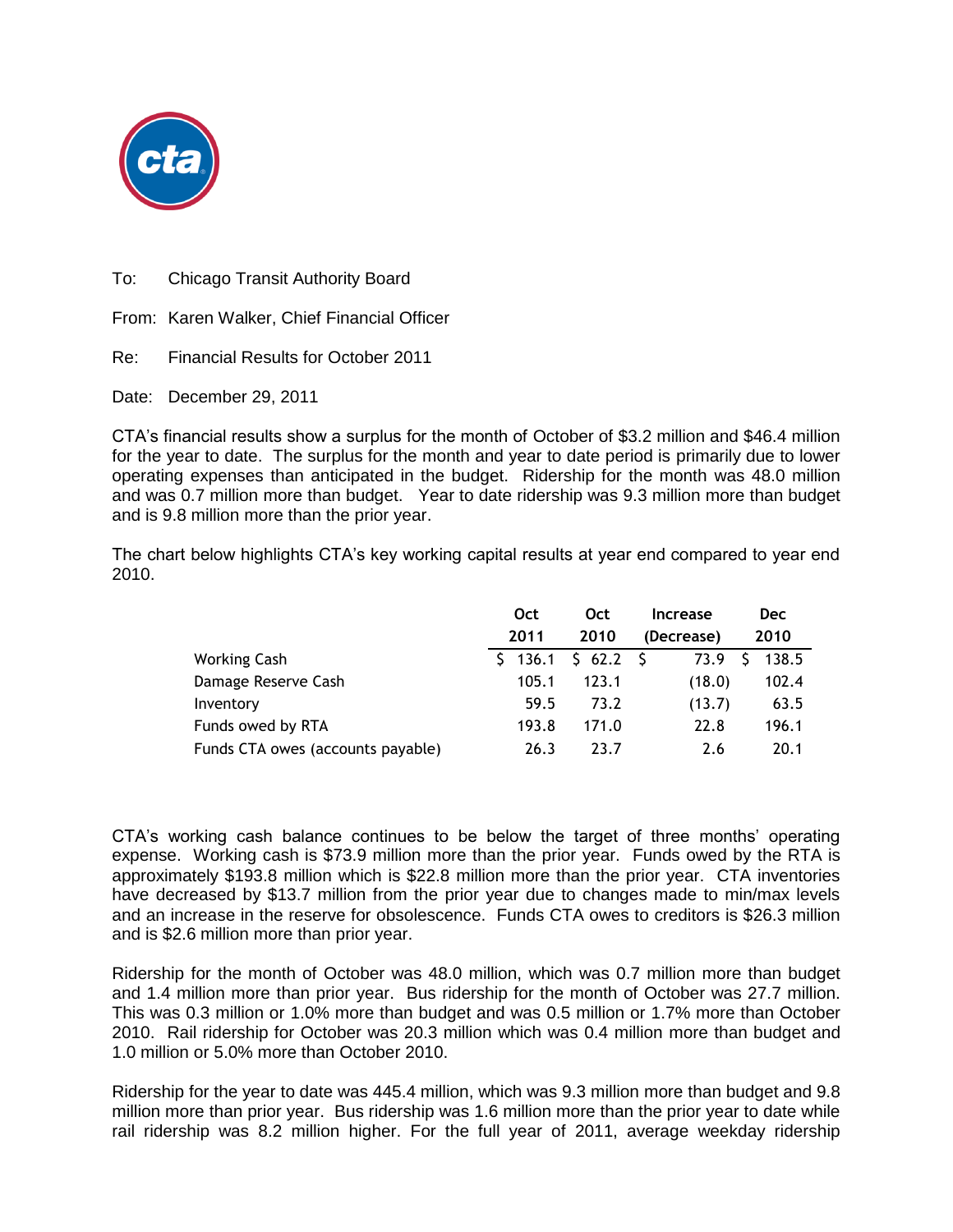increased 2.11% from 2010, average Saturday ridership increased 1.88% and average Sunday ridership increased 4.11%.

Free rides totaled 5.5 million for the month and 61.0 million for the year. This was 1.3 million less than October 2010 and 2.9 million less for the year to date. Free rides for seniors went into effect on March 17, 2008. In 2011, the free ride program for seniors was modified to subject participants to a means test. Under the new program, seniors who do not qualify to ride free will pay a reduced fare. This modified program took effect September 12, 2011. The majority of free rides occurred on the bus system. Bus accounts for 4.5 million of the total free rides for the month while rail is 1.0 million.

Public Funding Required for Operations for the month and the year was \$51.6 million and \$562.7 million, respectively and was favorable to budget by \$3.2 million and \$46.4 million, respectively.

Recovery Ratio, which measures the percentage of operating expenses CTA funds from internally generated revenues, was 62.23% for the month and 57.47% for the year. This was favorable to budget by 2.49 percentage points for the month and 3.46 percentage points for the year to date.

Operating Expenses for the month and year equaled \$107.8 million and \$1.1 billion, respectively. For the current month, operating expenses were \$2.5 million or 2.2% less than budget. Material, Fuel, Power and other expense categories were over budget for the month. For the year to date period, operating expenses were \$41.5 million lower than budget with all categories of expense favorable to budget, except for fuel and security.

Labor Expense was \$74.9 million for the month of October and was \$3.5 million less than budget. Labor expense for the year to date equaled \$748.2 million and was favorable to budget by \$30.8 million due to the prolonged hiring freeze and more charges to capital jobs than anticipated in the budget.

Material Expense was \$5.8 million for the month and was over budget by \$0.4 million or 7.4%. Material expense for the year to date equaled \$57.9 million and was favorable to budget by \$6.9 million.

Fuel for Revenue Equipment was \$4.7 million for the month and was \$0.1 million more than budget for the month and \$2.3 million more for the year to date. Fuel expense is \$4.6 million more than the prior year due to price increases. The gross price paid per gallon for the month was \$3.33. The fuel swap decreased the price by \$0.17 bringing the net cost per gallon to \$3.17 for the month of October 2011. The budget assumed a cost of \$3.08 per gallon.

Electric Power for Revenue Equipment was \$2.5 million for the month and \$24.2 million for the year. Power expense was \$0.5 million over budget for the month but was on par for the year to date. Compared to the prior year to date, power cost was \$0.6 million lower due to the negotiated electric supply contract.

Provision for Injuries and Damages Expense was \$1.3 million for the month and \$12.5 million for the year to date period and is on par with budget.

Purchase of Security Services was \$2.8 million for the month and was on par with budget. Year to date security expense is \$30.2 million and was \$1.8 million more than budget.